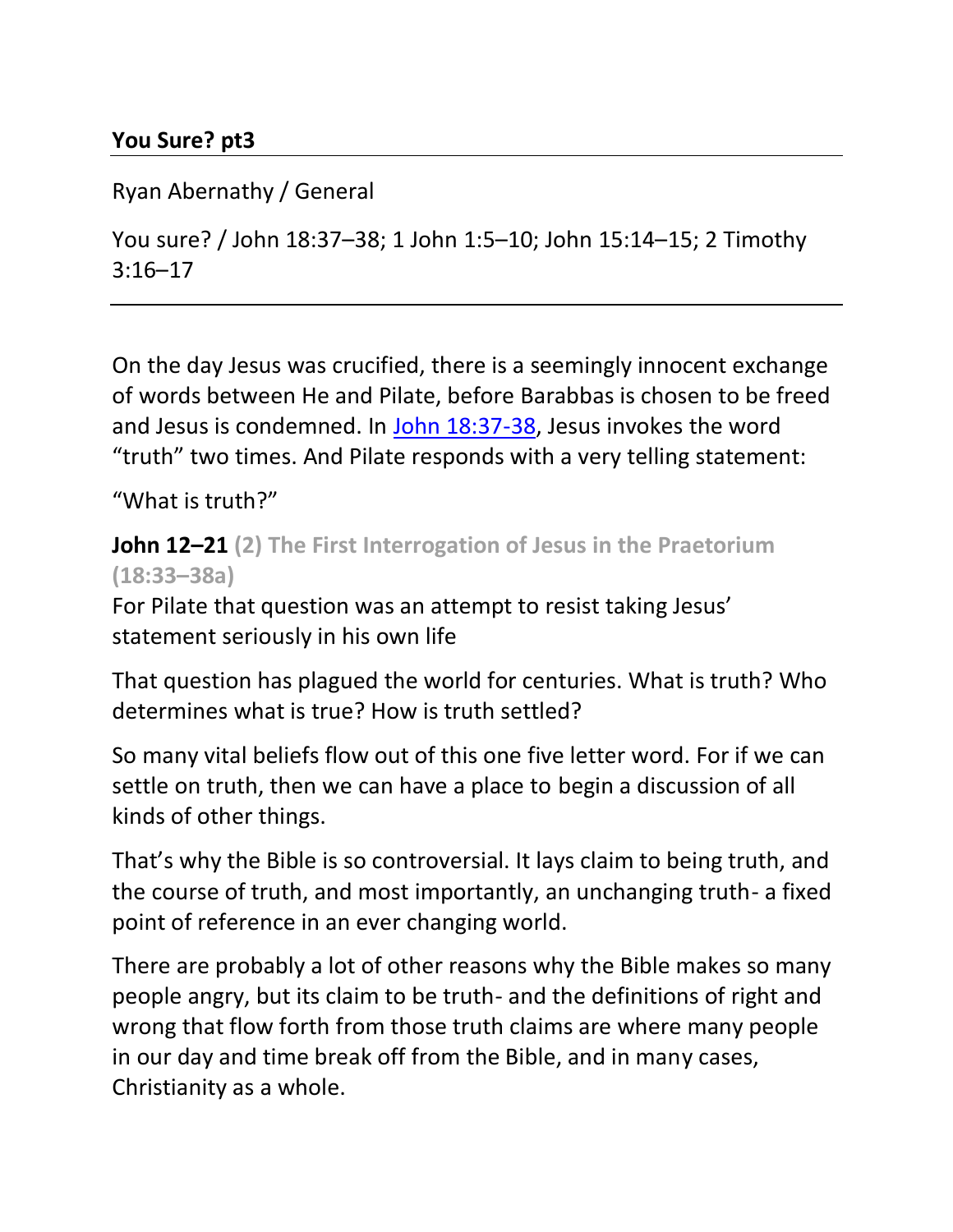#### **John 12–21 (2) The First Interrogation of Jesus in the Praetorium (18:33–38a)**

*For Jesus and for John truth is not merely some intellectual concept of correct facticity. It also involves life-oriented integrity.* Accordingly, we misunderstand Johannine truth if we merely speak of the truth about Jesus or doctrinal formulations about Jesus. Jesus is himself truth

### **John 12–21 (2) The First Interrogation of Jesus in the Praetorium (18:33–38a)**

Jesus' mission was to integrate truth into life. That is the reason the text here defines people who are of truth as those who hear the voice of Jesus. Hearing or obeying Jesus is not the same as affirming correct ideas. The Pharisees and legalists in Jesus' day were very precise in their theological formulations, but God was remote for them. Moreover, they schemed his crucifixion in their correctness because they missed hearing the voice of God. That can still happen today. **What Jesus did in this story was confront Pilate with himself and with the genuine nature of truth.**

The problem is, what are we to do with this? If you remember, a couple of weeks ago we talked about three ways of reading the Bible. Many people in our day and time choose the first two. They interact with the Bible like it is a buffet or worse a book of suggestions. To be taken or left at one's whims. Yet, many who interact with the Bible in this fashion want to hold on to the things they like- promises of heaven, forgiveness, peace, a God who hears their prayers, etc.

*What happens is we decide which truths of the Bible we want, based on what we want to do with our lives, and which ones we want to ignore or call outdated or unrealistic, or a product of a different culture…etc, etc, etc.*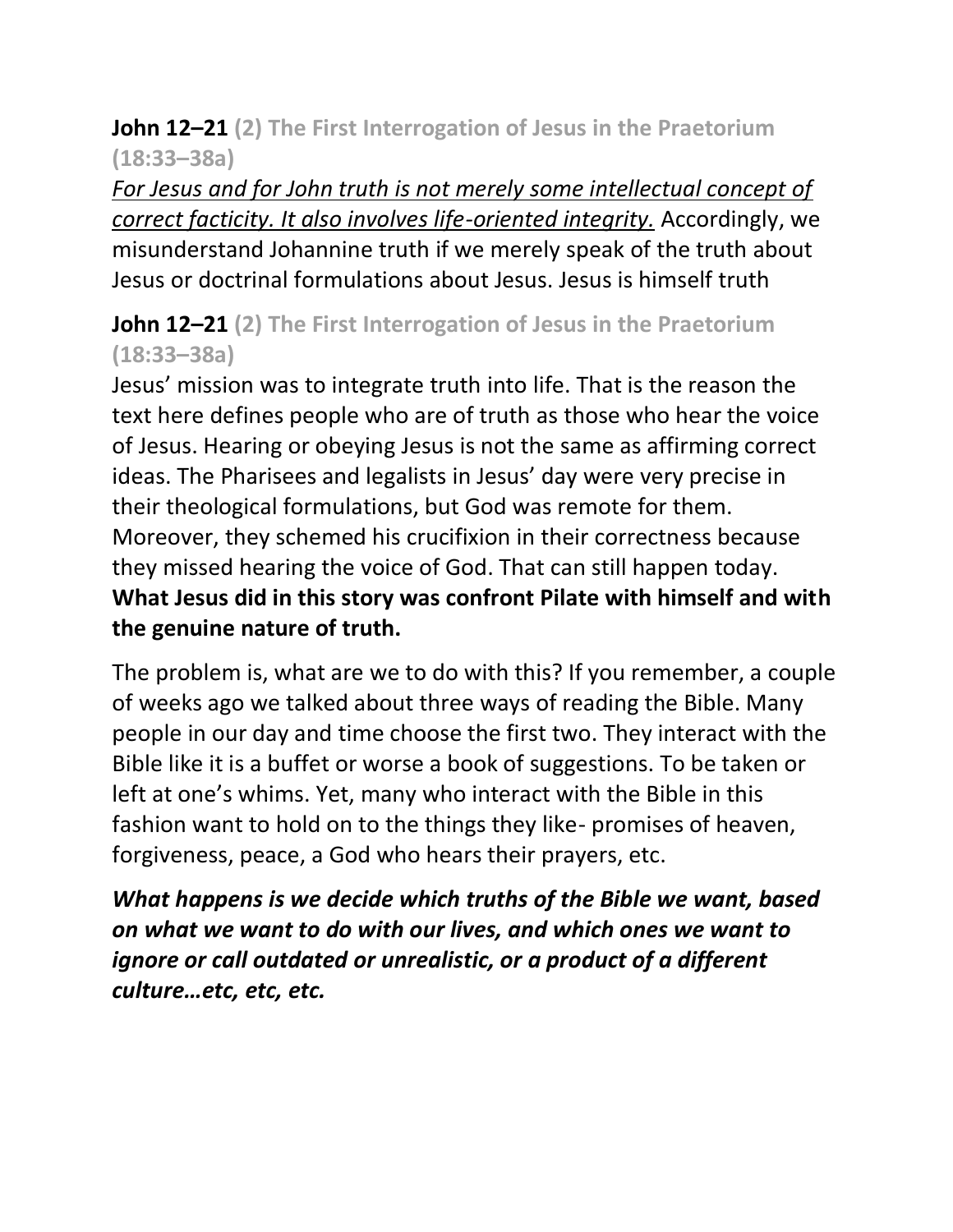But the Bible does not give us that option. [2 Timothy 3:16-17](https://ref.ly/logosref/BibleESV.2Ti3.16-17) says all of scripture comes from God. If it is wrong, then God is wrong. He cannot save us. If it is false, then God is a liar, and He cannot save us. If it has changed, then God lied about His nature, and He cannot save us. We take scripture as an all or nothing proposition.

Let's take this even further, if we pick and choose what scripture to follow, who gets to pick? I like the verses about Jesus dying for my sins, but I don't like what He says about my pet sin- so that one is actually not a sin. Or it was then, but it isn't now because God has evolved...

At that point, we have to agree with Pilate…What is truth?

Jesus says something totally different than Pilate. He says anyone who is of the truth listens to Him. In fact, He says to His disciples that they are His friends if they do what He says- [John 15:14-15](https://ref.ly/logosref/BibleESV.Jn15.14-15) and even further that He has told them all the Father has told Him!

Turn with me to [1 John 1:5-10](https://ref.ly/logosref/BibleESV.1Jn1.5-10) and let's see how that plays out.

**First,** John says the message they heard from Him (Jesus) is that God does not have any darkness in Him- He is free from any sin or evil- that would mean anything he says would have no evil intent or desire to harm us. God wants the BEST for us.

# **1, 2, 3 John (1) God Is Light (1:5–7)**

This functional purpose did not compel John to fabricate an affirmation about God, however. **John explicitly states that he received this message from Jesus himself and announces it to his readers as an authorized messenger**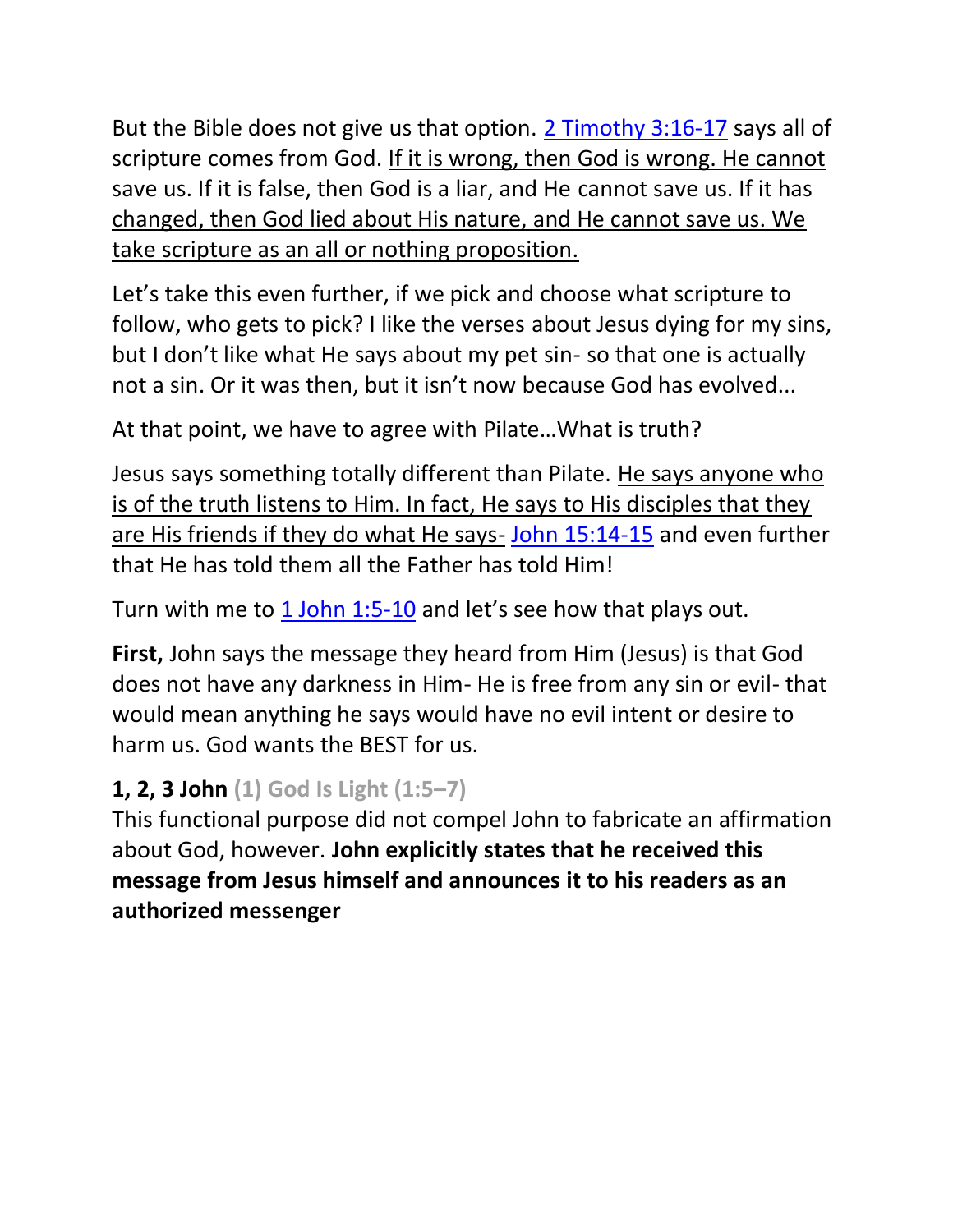# **1, 2, 3 John (1) God Is Light (1:5–7)**

What, then, do the metaphors "light" and (absence of) "darkness" tell us about God's nature? Many scholars hold that the primary, if not exclusive sense, is ethical. God is morally good is the idea. Marshall's paraphrase of this verse is representative of this view: "God is good, and evil can have no place beside [in] him."71 Others maintain that both notions of absolute truth (linked with illumination/revelation) and absolute righteousness (linked with God's holiness) are present

**Second,** John says we "practice truth" by staying away from what God does not have- darkness, evil- to do that we would have to have a fixed point of truth, a concrete definition of evil and good- we would have to have knowledge of- hence the Word, the Scriptures- without the Bible, we have no idea what God wants from us, what He calls good and evil

1, 2, 3 John (Excursus: "Light" in 1 John)

The negative declaration maintains that claims to fellowship with God are inconsistent with living in the state of death. **The positive declaration asserts that only by living in the fullness of life (revealed in Christ), as God is fullness of life himself, will one have fellowship with God and the forgiveness of sins through the atoning death of Jesus his Son.**

**Third**, and here is where the controversy really sets in, John says we need to be forgiven, cleansed- which means we have done things that are against God- which means we are agreeing that His Word is correct even when we do not keep it perfectly- we don't try to justify our shortcomings, instead we admit we are not perfect- that's controversial- that leads to guilt…a sense that all might not be right in the story we are writing about our lives- and that makes us uncomfortable- and that's ok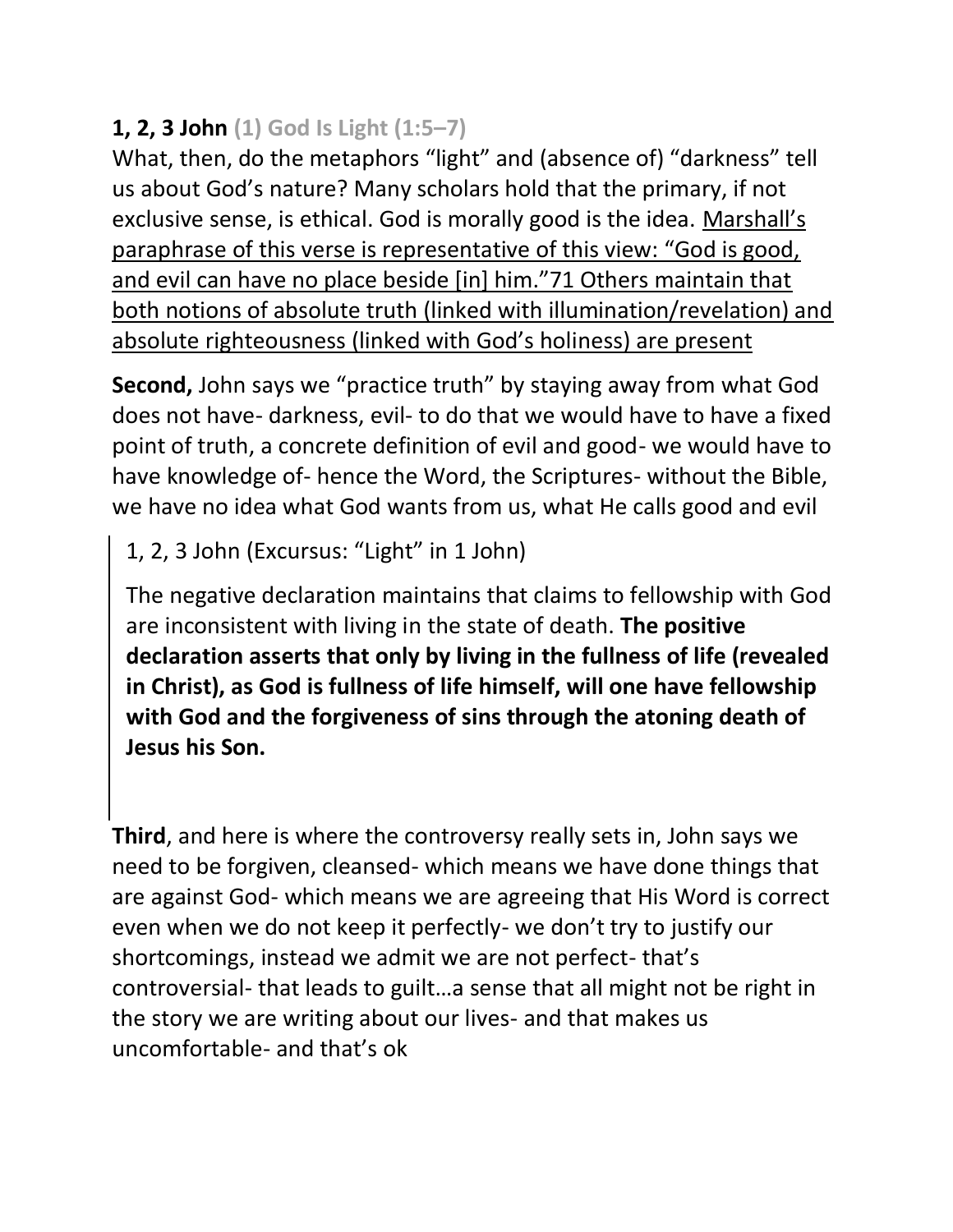# **1, 2, 3 John Excursus: "Light" in 1 John**

It is those who live in the eternal life revealed in Jesus who have fellowship with God (and God with them) and are sinless in God's sight. The evidence of true mutual fellowship with God is one's living in the fullness of life revealed by Jesus. While those without Christ can only make false claims about having fellowship with God (1:6), Christians actually have fellowship with God and God with them through Jesus, who is the only Mediator between God and human beings

**Fourth**, because the other option is to lie to ourselves. Once we have been exposed to the truth, that's the only other option. Make up a different story. Or say God lies. In either case, we have no hope. If God lies, we don't have any hope beyond this life. If we just lie to ourselves, then we are going to be confronted one day with a harsh reality check.

# **1, 2, 3 John (2) Resist Sin (1:8–2:2)**

The claim to be "without sin" probably arose from John's opponents' understanding that fellowship with a holy God required one to be sinless. Verses 8 and 10 are essentially parallel: **the heretics argued that the condition for fellowship with the Father is sinlessness. Therefore they claimed to be sinless. Yet in this very claim they rejected God's word (1:10; i.e., the truth God has revealed in Jesus, 1:8), deceived themselves, and made God out to be a liar.131 Sinlessness is theirs by virtue of life in Christ alone. It cannot be located merely within themselves.**

*In our day and time, the idea of "being without sin" has changed*. We now seek to rationalize and explain away the existence of sin when it applies to something we want to do, but we want to have sin as a way to describe and demonize the activities of our opponents, so we can feel morally superior to them and justify our own actions against them. Can you see how this leads to confusion about truth? When we play semantical games with a Source that is claiming to be absolute truth, we run into problems we would never have anticipated.